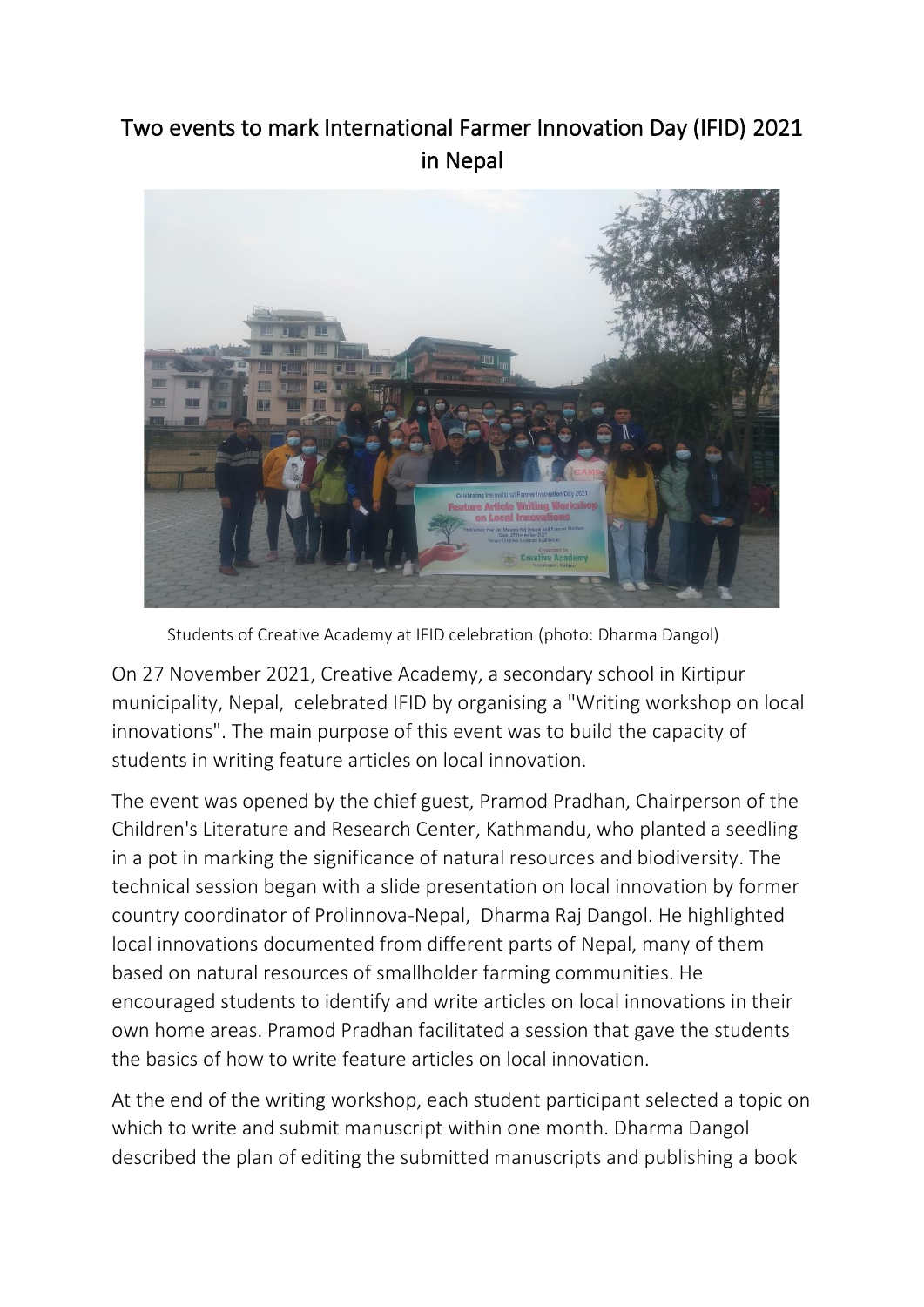that can be used as a reference book for schools in Kirtipur municipality. The book launch is planned for April 2022. Creative academy will publish and sell the book and the proceeds will be used as a seed fund to provide similar writing workshops on local innovation to students of other schools. In closing, Dharma Dangol extended many thanks to the staff and family of Creative Academy for celebrating IFID 2021 in a new and innovative way.



Student participants in feature article writing workshop (photo: Dharma Dangol)



Pramod Pradhan facilitating the writing workshop (photo: Dharma Dangol)